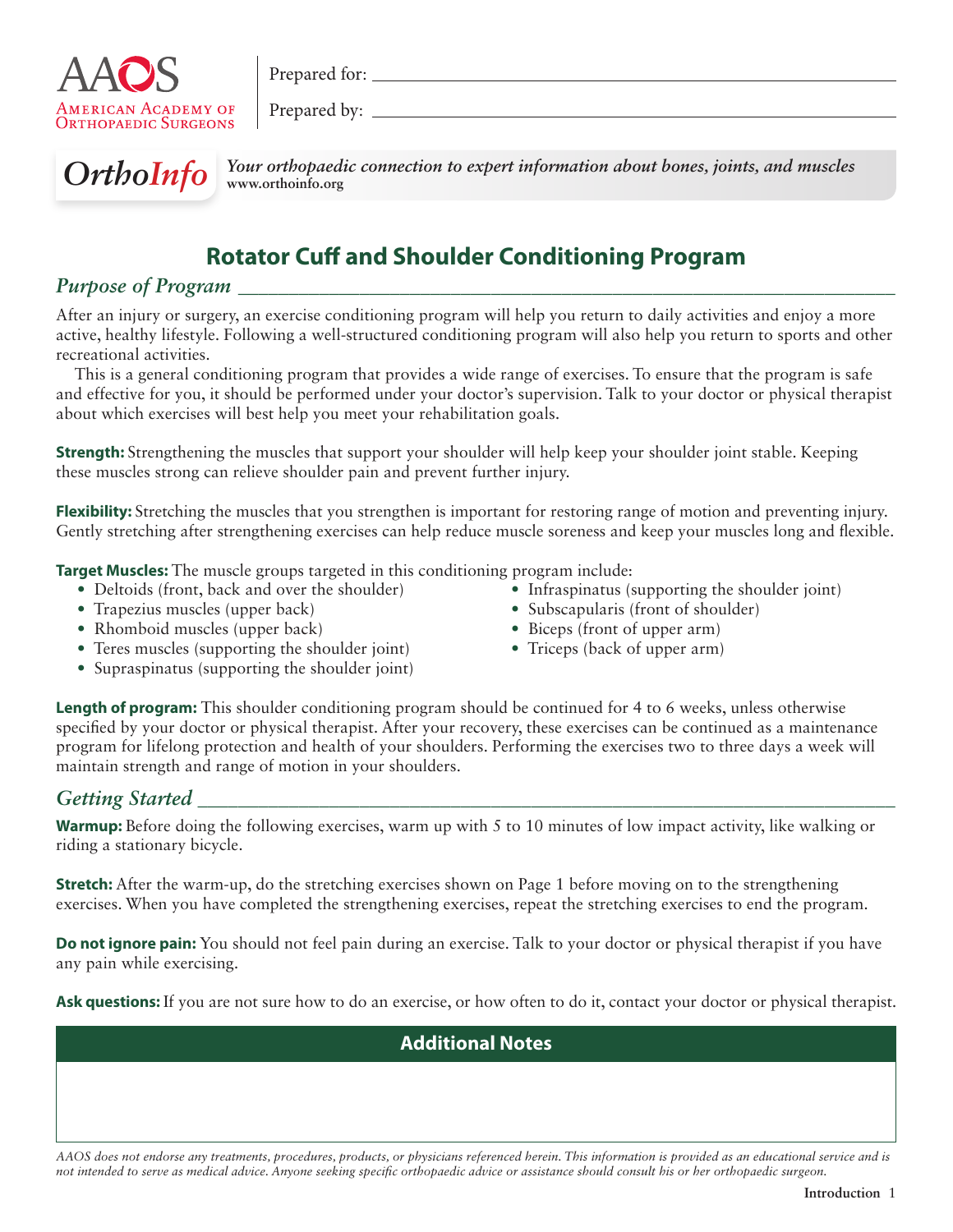

# **Rotator Cuff and Shoulder Conditioning Program Stretching Exercises**

## *1. Pendulum\_\_\_\_\_\_\_\_\_\_\_\_\_\_\_\_\_\_\_\_\_\_\_\_\_\_\_\_\_\_\_\_\_\_\_\_\_\_\_\_\_\_\_\_\_\_\_\_\_\_\_\_\_\_\_\_\_\_\_\_\_\_\_\_\_\_\_\_\_\_\_\_*

**Main muscles worked:** Deltoids, supraspinatus, infraspinatus, subscapularis **Repetitions**

**Equipment needed:** None

| Days per week |  |  |
|---------------|--|--|
|               |  |  |

2 sets of 10

5 to 6

### **Step-by-step directions**

- Lean forward and place one hand on a counter or table for support. Let your other arm hang freely at your side.
- Gently swing your arm forward and back. Repeat the exercise moving your arm side-to-side, and repeat again in a circular motion.
- Repeat the entire sequence with the other arm.

**Tip** Do not round your back or lock your knees.



## *2. Crossover Arm Stretch \_\_\_\_\_\_\_\_\_\_\_\_\_\_\_\_\_\_\_\_\_\_\_\_\_\_\_\_\_\_\_\_\_\_\_\_\_\_\_\_\_\_\_\_\_\_\_\_\_\_\_\_\_\_\_\_\_\_\_\_\_*

| <b>Repetitions</b> | <b>Main muscles worked: Posterior deltoid</b><br>You should feel this stretch at the back of your shoulder |
|--------------------|------------------------------------------------------------------------------------------------------------|
| 4 each side        |                                                                                                            |
|                    | <b>Equipment needed: None</b>                                                                              |
| Days per week      |                                                                                                            |
| $5$ to 6           |                                                                                                            |

#### **Step-by-step directions**

- Relax your shoulders and gently pull one arm across your chest as far as possible, holding at your upper arm.
- Hold the stretch for 30 seconds and then relax for 30 seconds.
- Repeat with the other arm.



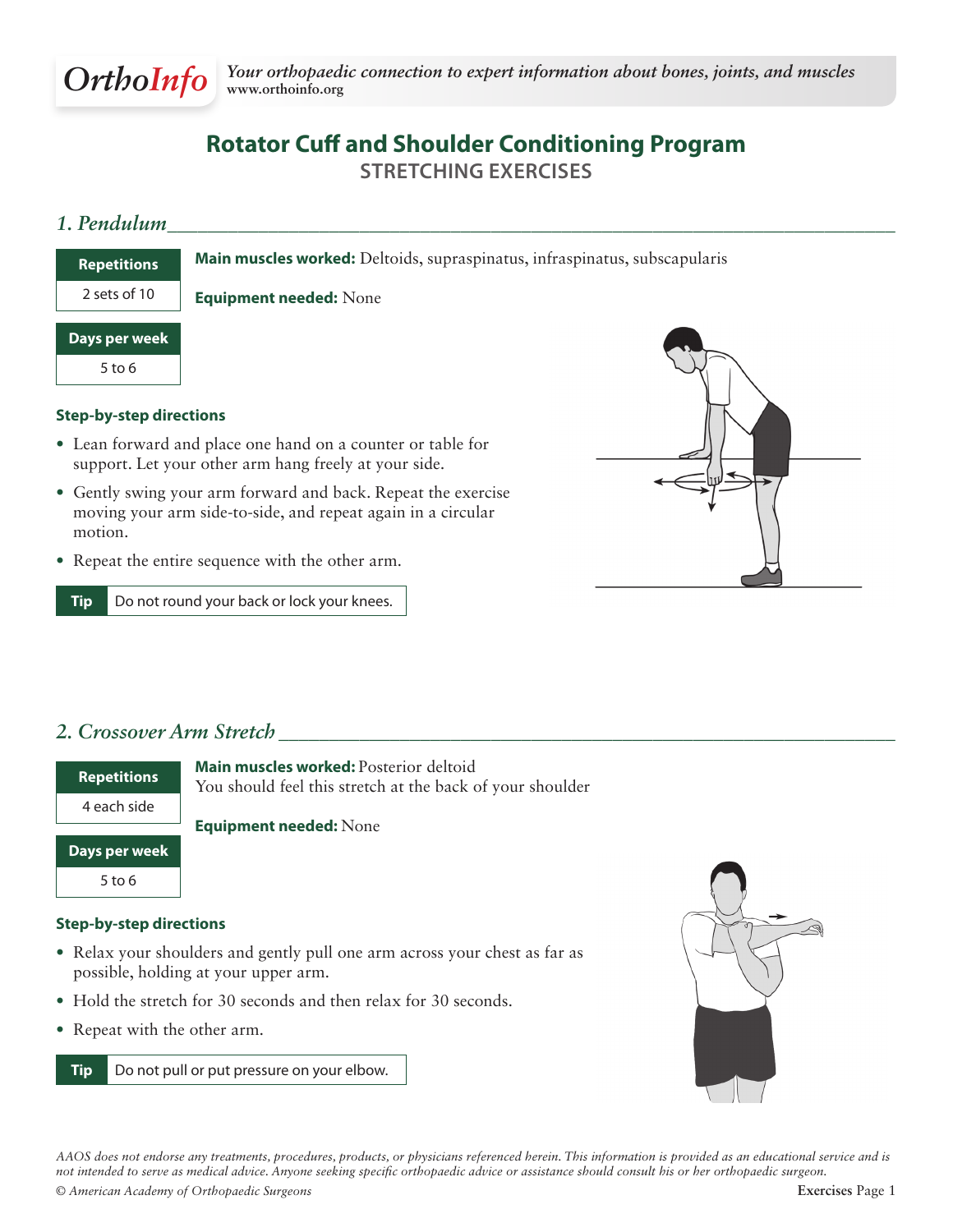

# **Rotator Cuff and Shoulder Conditioning Program Stretching Exercises**

## *3. Passive Internal Rotation \_\_\_\_\_\_\_\_\_\_\_\_\_\_\_\_\_\_\_\_\_\_\_\_\_\_\_\_\_\_\_\_\_\_\_\_\_\_\_\_\_\_\_\_\_\_\_\_\_\_\_\_\_\_\_\_\_\_*

| <b>Repetitions</b> |
|--------------------|
| 4 each side        |
|                    |
| Days per week      |

**Main muscles worked:** Subscapularis You should feel this stretch at the front of your shoulder

**Equipment needed:** Light stick, such as a yardstick

### **Step-by-step directions**

- Hold a stick behind your back with one hand, and lightly grasp the other end of the stick with your other hand.
- Pull the stick horizontally as shown so that your shoulder is passively stretched to the point of feeling a pull without pain.
- Hold for 30 seconds and then relax for 30 seconds.
- Repeat on the other side.

**Tip** Do not lean over or twist to side while pulling the stick.



**Start** 

Finish

## *4. Passive External Rotation \_\_\_\_\_\_\_\_\_\_\_\_\_\_\_\_\_\_\_\_\_\_\_\_\_\_\_\_\_\_\_\_\_\_\_\_\_\_\_\_\_\_\_\_\_\_\_\_\_\_\_\_\_\_\_\_\_\_*

| <b>Repetitions</b> | <b>Main muscles worked:</b> Infraspinatus, teres minor<br>You should feel this stretch in the back of your shou |
|--------------------|-----------------------------------------------------------------------------------------------------------------|
| 4 each side        | <b>Equipment needed:</b> Light stick, such as a yardstick                                                       |
| Days per week      |                                                                                                                 |
| $F + \alpha$       |                                                                                                                 |

**Main muscles worked:** Infraspinatus, teres minor You should feel this stretch in the back of your shoulder

5 to 6

- **Step-by-step directions**
- Grasp the stick with one hand and cup the other end of the stick with the other hand.
- Keep the elbow of the shoulder you are stretching against the side of your body and push the stick horizontally as shown to the point of feeling a pull without pain.
- Hold for 30 seconds and then relax for 30 seconds.
- Repeat on the other side.
	- **Tip** Keep your hips facing forward and do not twist.



Start

Finish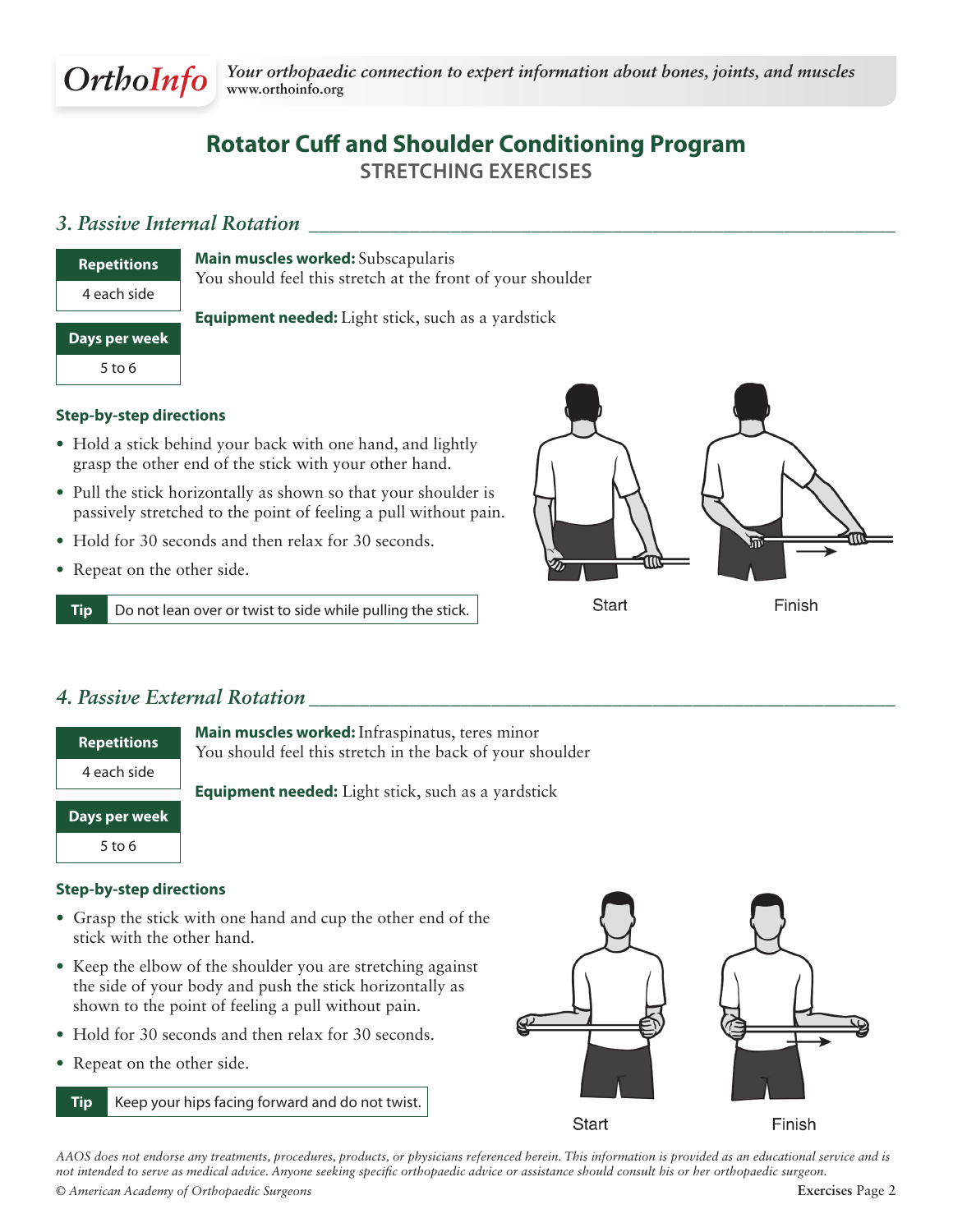

# **Rotator Cuff and Shoulder Conditioning Program Stretching Exercises**

## *5. Sleeper Stretch\_\_\_\_\_\_\_\_\_\_\_\_\_\_\_\_\_\_\_\_\_\_\_\_\_\_\_\_\_\_\_\_\_\_\_\_\_\_\_\_\_\_\_\_\_\_\_\_\_\_\_\_\_\_\_\_\_\_\_\_\_\_\_\_\_\_\_\_*

| <b>Repetitions</b> | Ī |
|--------------------|---|
| 4 reps, 3x a day   |   |

**Main muscles worked:** Infraspinatus, teres minor

You should feel this stretch in your outer upper back, behind your shoulder

### **Days per week**

Daily

**Equipment needed:** None

### **Step-by-step directions**

- Lie on your side on a firm, flat surface with the affected shoulder under you and your arm bent, as shown. You can place your head on a pillow for comfort, if needed.
- Use your unaffected arm to push your other arm down. Stop pressing down when you feel a stretch in the back of your affected shoulder.
- Hold this position for 30 seconds, then relax your arm for 30 seconds.

**Tip** Do not bend your wrist or press down on your wrist.



Sleeper position

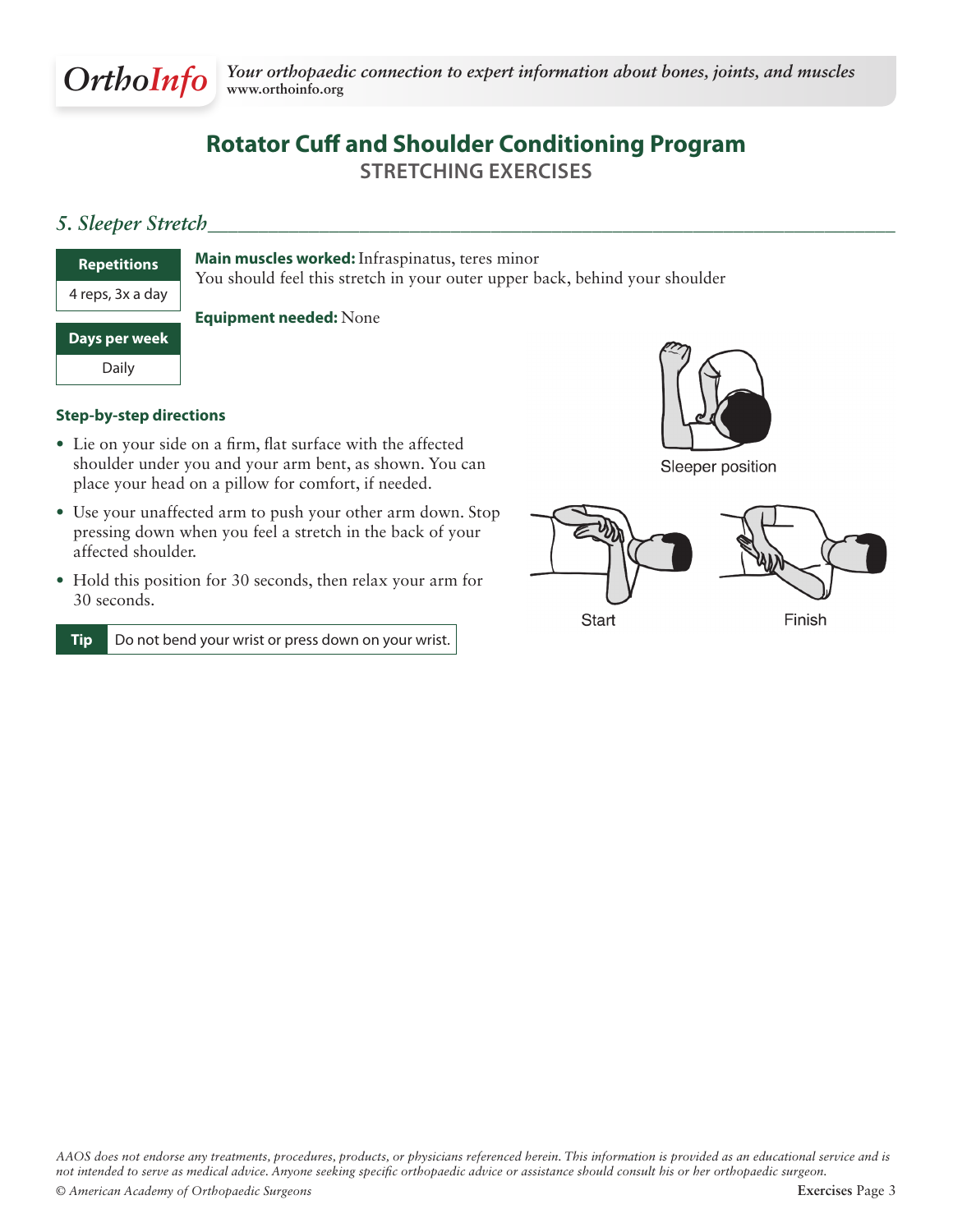

# **Rotator Cuff and Shoulder Conditioning Program Strengthening Exercises**

## *6. Standing Row \_\_\_\_\_\_\_\_\_\_\_\_\_\_\_\_\_\_\_\_\_\_\_\_\_\_\_\_\_\_\_\_\_\_\_\_\_\_\_\_\_\_\_\_\_\_\_\_\_\_\_\_\_\_\_\_\_\_\_\_\_\_\_\_\_\_\_\_*

| <b>Repetitions</b> |
|--------------------|
| 3 sets of 8        |
| Days per week      |
|                    |

**Main muscles worked:** Middle and lower trapezius

You should feel this exercise at the back of your shoulder and into your upper back

**Equipment needed:** Use an elastic stretch band of comfortable resistance. As the exercise becomes easier to perform, progress to 3 sets of 12 repetitions. If you have access to a fitness center, this exercise can also be performed on a weight machine. A fitness assistant at your gym can instruct you on how to use the machines safely.

### **Step-by-step directions**

- Make a 3-foot-long loop with the elastic band and tie the ends together. Attach the loop to a doorknob or other stable object.
- Stand holding the band with your elbow bent and at your side, as shown in the start position.
- Keep your arm close to your side and slowly pull your elbow straight back.
- Slowly return to the start position and repeat.

**Tip** Squeeze your shoulder blades together as you pull.



## *7. External Rotation With Arm Abducted 90° \_\_\_\_\_\_\_\_\_\_\_\_\_\_\_\_\_\_\_\_\_\_\_\_\_\_\_\_\_\_\_\_\_\_\_\_\_\_\_\_\_\_\_*

| <b>Repetitions</b> |
|--------------------|
| 3 sets of 8        |
| Days per week      |
|                    |

**Main muscles worked:** Infraspinatus and teres minor You should feel this exercise at the back of your shoulder and into your upper back

**Equipment needed:** Use an elastic stretch band of comfortable resistance. As the exercise becomes easier to perform, progress to 3 sets of 12 repetitions. If you have access to a fitness center, this exercise can also be performed on a weight machine. A fitness assistant at your gym can instruct you on how to use the machines safely.

#### **Step-by-step directions**

- Make a 3-foot-long loop with the elastic band and tie the ends together. Attach the loop to a doorknob or other stable object.
- Stand holding the band with your elbow bent 90° and raised to shoulder-height, as shown in the start position.
- Keeping your shoulder and elbow level, slowly raise your hand until it is in line with your head.
- Slowly return to the start position and repeat.
	- **Tip** Make sure your elbow stays in line with your shoulder.

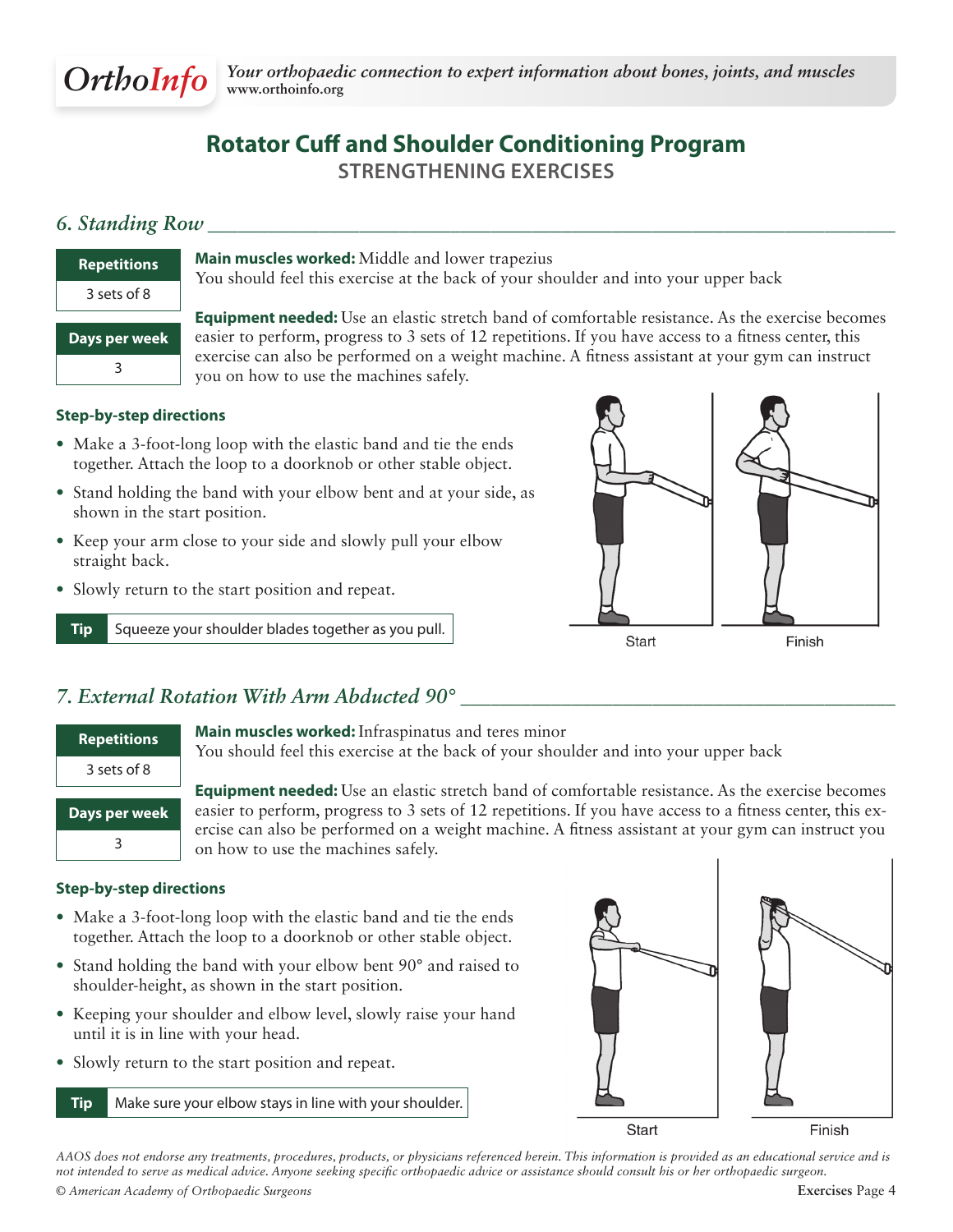

# **Rotator Cuff and Shoulder Conditioning Program Strengthening Exercises**

## *8. Internal Rotation \_\_\_\_\_\_\_\_\_\_\_\_\_\_\_\_\_\_\_\_\_\_\_\_\_\_\_\_\_\_\_\_\_\_\_\_\_\_\_\_\_\_\_\_\_\_\_\_\_\_\_\_\_\_\_\_\_\_\_\_\_\_\_\_\_*

| <b>Repetitions</b> |
|--------------------|
| 3 sets of 8        |
|                    |
| Days per week      |

**Main muscles worked:** Pectoralis, subscapularis You should feel this exercise at your chest and shoulder

**Equipment needed:** Use an elastic stretch band of comfortable resistance. As the exercise becomes easier to perform, progress to 3 sets of 12 repetitions. If you have access to a fitness center, this exercise can also be performed on a weight machine. A fitness assistant at your gym can instruct you on how to use the machines safely.

### **Step-by-step directions**

- Make a 3-foot-long loop with the elastic band and tie the ends together. Attach the loop to a doorknob or other stable object.
- Stand holding the band with your elbow bent and at your side, as shown in the start position.
- Keep your elbow close to your side and bring your arm across your body.
- Slowly return to the start position and repeat.

**Tip** Keep your elbow pressed into yourside.



## *9. External Rotation\_\_\_\_\_\_\_\_\_\_\_\_\_\_\_\_\_\_\_\_\_\_\_\_\_\_\_\_\_\_\_\_\_\_\_\_\_\_\_\_\_\_\_\_\_\_\_\_\_\_\_\_\_\_\_\_\_\_\_\_\_\_\_\_\_*

| <b>Repetitions</b> |
|--------------------|
| 3 sets of 8        |
| Days per week      |
|                    |

**Main muscles worked:** Infraspinatus, teres minor, posterior deltoid You should feel this stretch in the back of your shoulder and upper back

**Equipment needed:** Use an elastic stretch band of comfortable resistance. As the exercise becomes easier to perform, progress to 3 sets of 12 repetitions. If you have access to a fitness center, this exercise can also be performed on a weight machine. A fitness assistant at your gym can instruct you on how to use the machines safely.

#### **Step-by-step directions**

- Make a 3-foot-long loop with the elastic band and tie the ends together. Attach the loop to a doorknob or other stable object.
- Stand holding the band with your elbow bent and at your side, as shown in the start position.
- Keeping your elbow close to your side, slowly rotate your arm outward.
- Slowly return to the start position and repeat.



**Tip** Squeeze your shoulder blades together when you pull your elbow back. Start Start Finish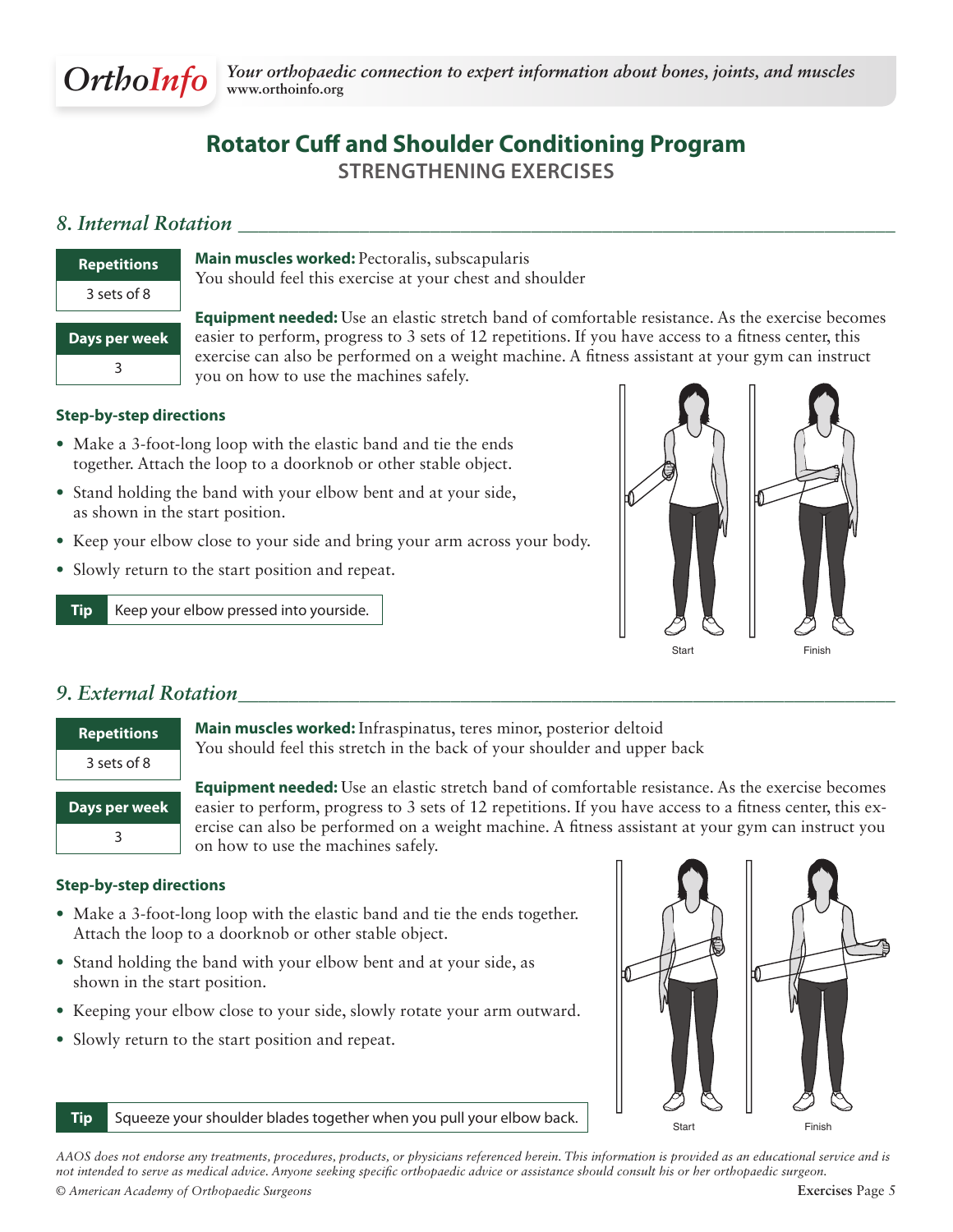

# **Rotator Cuff and Shoulder Conditioning Program Strengthening Exercises**

## *10. Elbow Flexion \_\_\_\_\_\_\_\_\_\_\_\_\_\_\_\_\_\_\_\_\_\_\_\_\_\_\_\_\_\_\_\_\_\_\_\_\_\_\_\_\_\_\_\_\_\_\_\_\_\_\_\_\_\_\_\_\_\_\_\_\_\_\_\_\_\_*

| <b>Repetitions</b> |
|--------------------|
| 3 sets of 8        |
|                    |
| Days per week      |
| २                  |

**Equipment needed:** Begin with a weight that allows 3 sets of 8 repetitions and progress to 3 sets of 12 repetitions. As the exercise becomes easier, add weight in 1-pound increments to a

You should feel this exercise at the front of your upper arm

maximum of 5 pounds. Each time you increase the weight, start again at 3 sets of 8 repetitions.

### **Step-by-step directions**

- Stand tall with your weight evenly distributed over both feet.
- Keep your elbow close to your side and slowly bring the weight up toward your shoulder as shown.

**Main muscles worked:** Biceps

- Hold for 2 seconds.
- Slowly return to the starting position and repeat.

**Tip** Do not do the exercise too quickly or swing your arm.



## *11. Elbow Extension \_\_\_\_\_\_\_\_\_\_\_\_\_\_\_\_\_\_\_\_\_\_\_\_\_\_\_\_\_\_\_\_\_\_\_\_\_\_\_\_\_\_\_\_\_\_\_\_\_\_\_\_\_\_\_\_\_\_\_\_\_\_\_\_*

| <b>Repetitions</b> |
|--------------------|
| 3 sets of 8        |
| Days per week      |
| ς                  |

#### **Main muscles worked:** Triceps

You should feel this exercise at the back of your upper arm

**Equipment needed:** Begin with a weight that allows 3 sets of 8 repetitions and progress to 3 sets of 12 repetitions. As the exercise becomes easier, add weight in 1-pound increments to a maximum of 5 pounds. Each time you increase the weight, start again at 3 sets of 8 repetitions.

#### **Step-by-step directions**

- Stand tall with your weight evenly distributed over both feet.
- Raise your arm and bend your elbow with the weight behind your head. Support your arm by placing your opposite hand on your upper arm.
- Slowly straighten your elbow and bring the weight overhead.
- Hold for 2 seconds.
- Slowly lower your arm back down behind your head and repeat.

**Tip** Keep your abdominal muscles tight and do not arch your back.

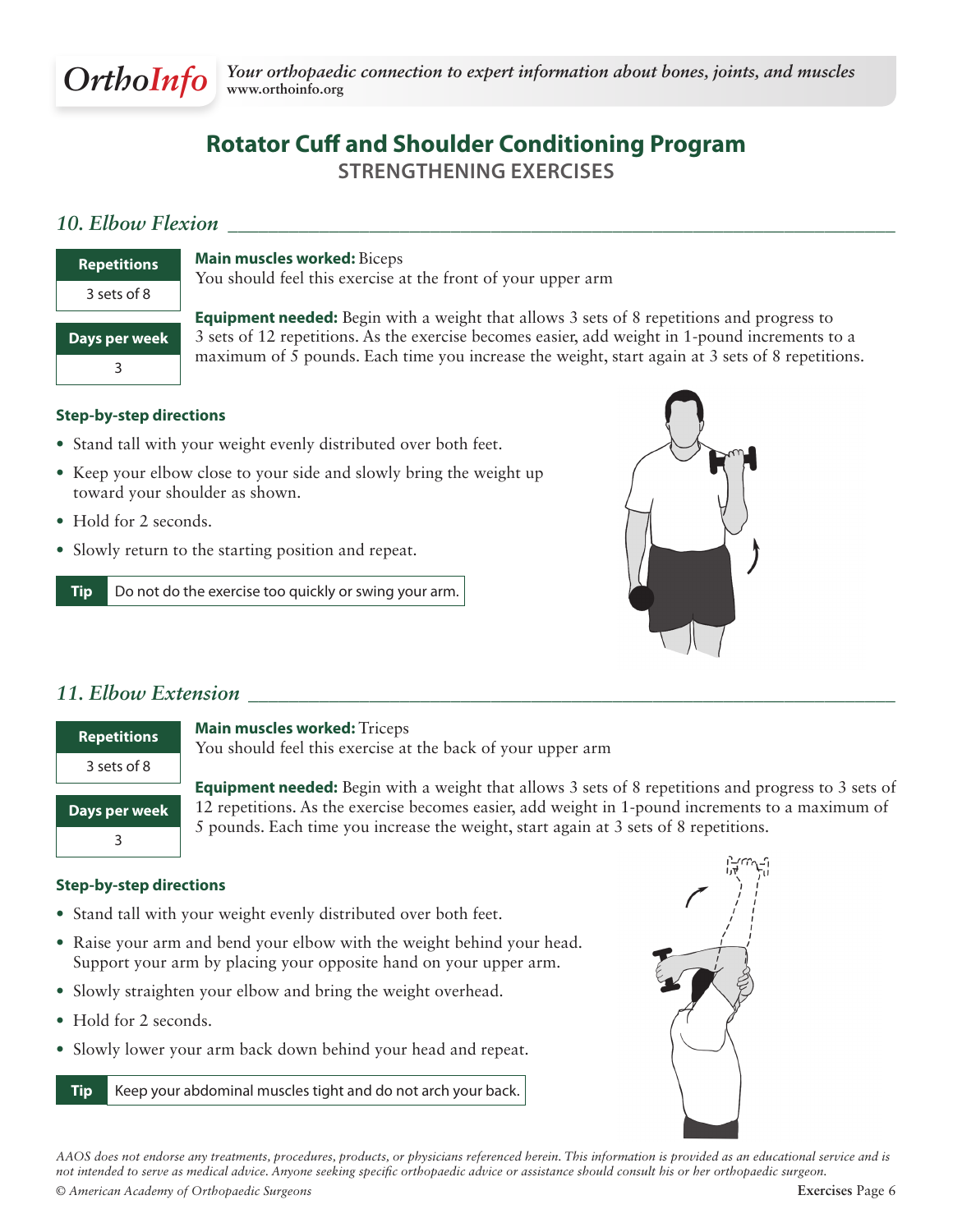

# **Rotator Cuff and Shoulder Conditioning Program Strengthening Exercises**

## *12. Trapezius Strengthening \_\_\_\_\_\_\_\_\_\_\_\_\_\_\_\_\_\_\_\_\_\_\_\_\_\_\_\_\_\_\_\_\_\_\_\_\_\_\_\_\_\_\_\_\_\_\_\_\_\_\_\_\_\_\_\_\_\_*

| <b>Repetitions</b> |
|--------------------|
| 3 sets of 20       |
|                    |
| Days per week      |

**Main muscles worked:** Middle and posterior deltoid, supraspinatus, middle trapezius You should feel this exercise at the back of your shoulder and into your upper back

**Equipment needed:** Begin with a light enough weight to allow 3 to 4 sets of 20 repetitions without pain. As the exercise becomes easier to perform, add 2 to 3 pounds of weight, but do fewer repetitions. Progress to 3 sets of 15 repetitions at each weight increment, with the maximum weight approximately 5 to 7 pounds.

### **Step-by-step directions**

- Place your knee on a bench or chair and lean forward so that your hand reaches the bench and helps support your weight. Your other hand is at your side, palm facing your body.
- Slowly raise your arm, rotating your hand to the thumbs-up position and stopping when your hand is shoulder height, with your arm parallel to the floor.
- Slowly lower your arm to the original position to a count of 5.





**Tip** Use a weight that makes the last few repetitions difficult, but pain-free.

## *13. Scapula Setting \_\_\_\_\_\_\_\_\_\_\_\_\_\_\_\_\_\_\_\_\_\_\_\_\_\_\_\_\_\_\_\_\_\_\_\_\_\_\_\_\_\_\_\_\_\_\_\_\_\_\_\_\_\_\_\_\_\_\_\_\_\_\_\_\_*



#### **Step-by-step directions**

- Lie on your stomach with your arms by your sides. Place a pillow under your forehead for comfort, if required.
- Gently draw your shoulder blades together and down your back as far as possible.
- Ease about halfway off from this position and hold for 10 seconds.
- Relax and repeat 10 times.

#### **Tip** Do not tense up in your neck.



**Start** 

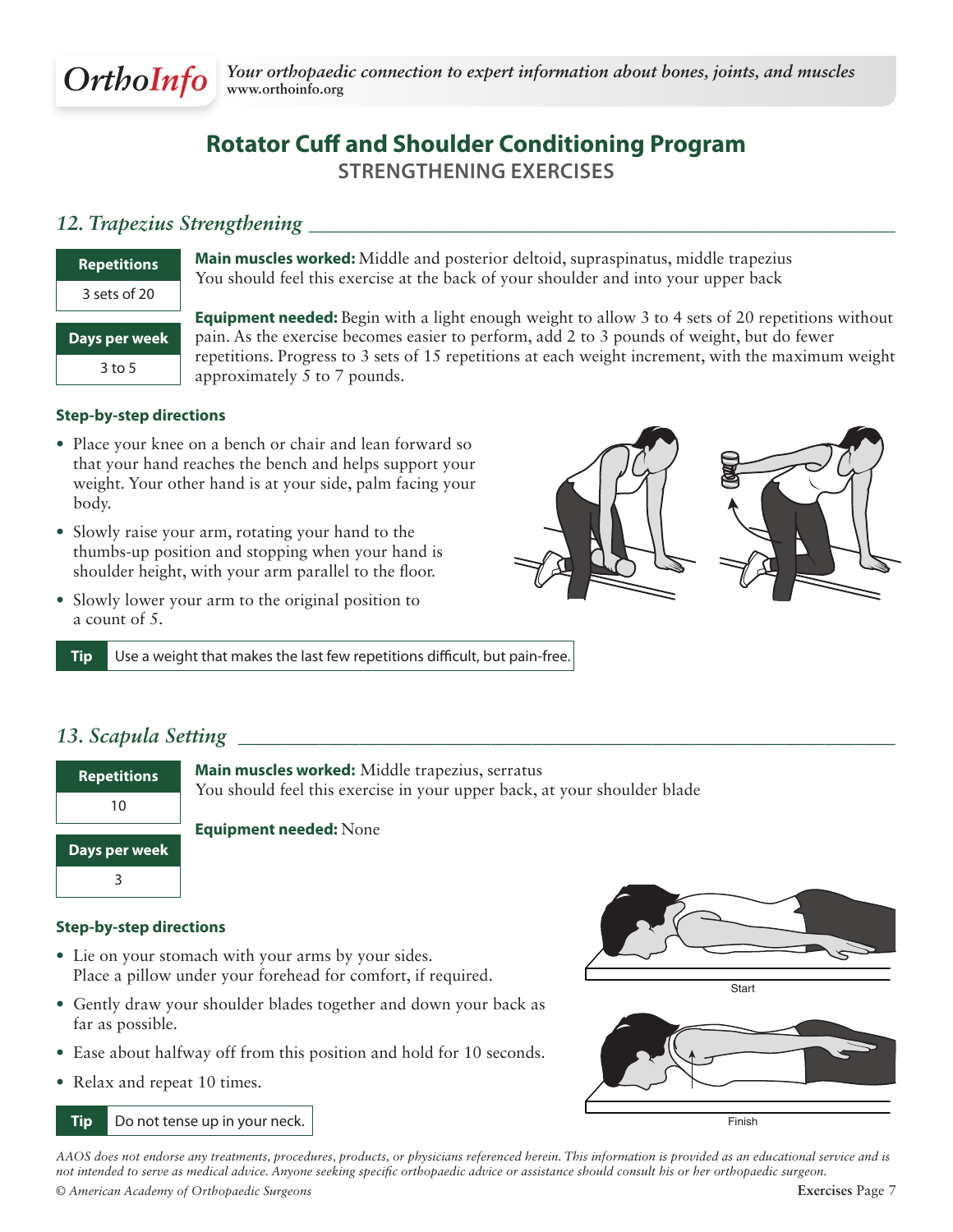

# **Rotator Cuff and Shoulder Conditioning Program Strengthening Exercises**

### *14. Scapular Retraction/Protraction \_\_\_\_\_\_\_\_\_\_\_\_\_\_\_\_\_\_\_\_\_\_\_\_\_\_\_\_\_\_\_\_\_\_\_\_\_\_\_\_\_\_\_\_\_\_\_\_\_\_\_*

| <b>Repetitions</b> |
|--------------------|
| 2 sets of 10       |
| Days per week      |
|                    |

**Main muscles worked:** Middle trapezius, serratus

You should feel this exercise in your upper back at your shoulder blade

**Equipment needed:** Begin with a weight that allows 2 sets of 8 to 10 repetitions and progress to 3 sets of 15 repetitions. As the exercise becomes easier, add weight in 1-pound increments to a maximum of 5 pounds. Each time you increase the weight, start again at 2 sets of 8 to 10 repetitions.

### **Step-by-step directions**

- Lie on your stomach on a table or bed with your injured arm hanging over the side.
- Keep your elbow straight and lift the weight slowly by squeezing your shoulder blade toward the opposite side as far as possible.
- Return slowly to the starting position and repeat.

**Tip** Do not shrug your shoulder toward your ear.



## *15. Bent-Over Horizontal Abduction \_\_\_\_\_\_\_\_\_\_\_\_\_\_\_\_\_\_\_\_\_\_\_\_\_\_\_\_\_\_\_\_\_\_\_\_\_\_\_\_\_\_\_\_\_\_\_\_\_\_*

| <b>Repetitions</b> | Ma<br>Yo |
|--------------------|----------|
| 3 sets of 8        |          |
|                    | Ea       |
| Davs per week      |          |

**Main muscles worked:** Middle and lower trapezius, Infraspinatus, teres minor, posterior deltoid u should feel this exercise at the back of your shoulder and into your upper back

**Equipment needed:** Begin with a weight that allows 3 sets of 8 repetitions and progress to 3 sets of 12 repetitions. As the exercise becomes easier, add weight in 1-pound increments to a maximum of 5 pounds. Each time you increase the weight, start again at 3 sets of 8 repetitions.

#### **Step-by-step directions**

3

- Lie on your stomach on a table or bed with your injured arm hanging over the side.
- Keep your arm straight and slowly raise it up to eye level.
- Slowly lower it back to the starting position and repeat.

**Tip** Control the movement as you lower the weight.

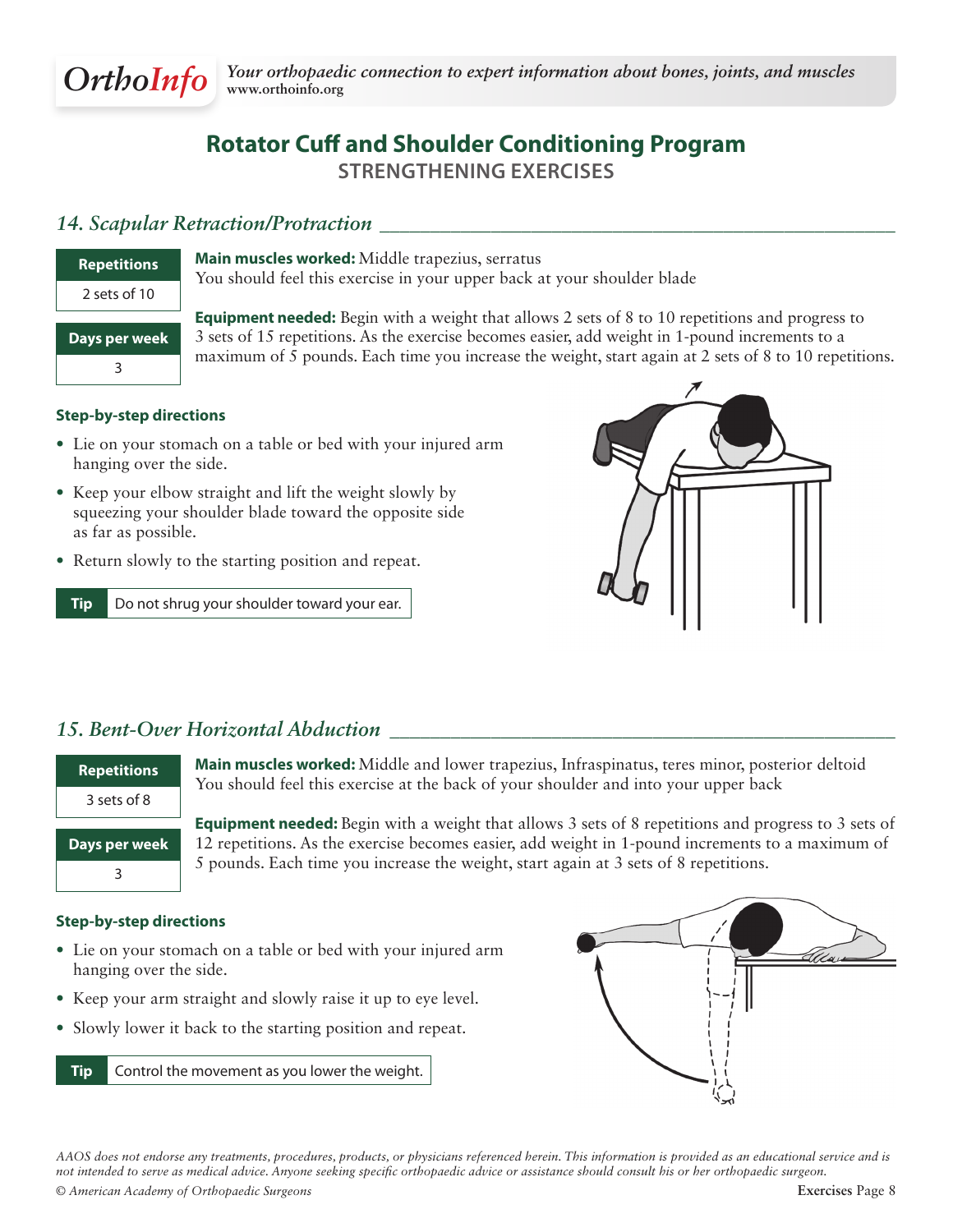

# **Rotator Cuff and Shoulder Conditioning Program Strengthening Exercises**

## *16. Internal and External Rotation \_\_\_\_\_\_\_\_\_\_\_\_\_\_\_\_\_\_\_\_\_\_\_\_\_\_\_\_\_\_\_\_\_\_\_\_\_\_\_\_\_\_\_\_\_\_\_\_\_\_\_\_*

| <b>Repetitions</b> |  |
|--------------------|--|
| 3 to 4 sets of 20  |  |

**Main muscles worked:** *Internal rotation:* anterior deltoid, pectoralis, subscapularis, latissimus. *External rotation:* posterior deltoid, infraspinatus, teres minor You should feel this exercise in the front and back of your shoulder, your chest, and upper back

**Days per week** 3 to 5

**Equipment needed:** Begin with a light enough weight to allow 3 to 4 sets of 20 repetitions without pain. As the exercise becomes easier to perform, add 2 to 3 pounds of weight, but do fewer repetitions. Progress to 3 sets of 15 repetitions at each weight increment, with the maximum weight approximately 5 to 7 pounds.

### **Step-by-step directions**

- Lie on your back on a flat surface.
- Extend your arm straight out from the shoulder and bend the elbow 90° so that your fingers are pointed up.
- Keeping your elbow bent and on the floor, slowly move your arm in the arc shown. Bring your elbow down to a 45° angle if you experience pain at 90°.



**Tip** Use a weight that makes the last few repetitions difficult, but pain-free.

## *17. External Rotation \_\_\_\_\_\_\_\_\_\_\_\_\_\_\_\_\_\_\_\_\_\_\_\_\_\_\_\_\_\_\_\_\_\_\_\_\_\_\_\_\_\_\_\_\_\_\_\_\_\_\_\_\_\_\_\_\_\_\_\_\_\_\_*

| <b>Repetitions</b> |
|--------------------|
| 2 sets of 10       |
| Days per week      |
|                    |

**Main muscles worked:** Infraspinatus, teres minor, posterior deltoid You should feel this stretch in the back of your shoulder and upper back

**Equipment needed:** Begin with weights that allow 2 sets of 8 to 10 repetitions (approximately 1 to 2 pounds), and progress to 3 sets of 5 repetitions. As the exercise becomes easier, add weight in 1-pound increments to a maximum of 5 pounds. Each time you increase the weight, start again  $\Box$  at 2 sets of 8 to 10 repetitions.

#### **Step-by-step directions**

- Lie on your side on a firm, flat surface with your unaffected arm under you, cradling your head.
- Hold your injured arm against your side as shown, with your elbow bent at a 90° angle.
- Keep your elbow against your side and slowly rotate your arm at the shoulder, raising the weight to a vertical position.
- Slowly lower the weight to the starting position to a count of 5.

**Tip** Do not let your body roll back as you raise the weight.